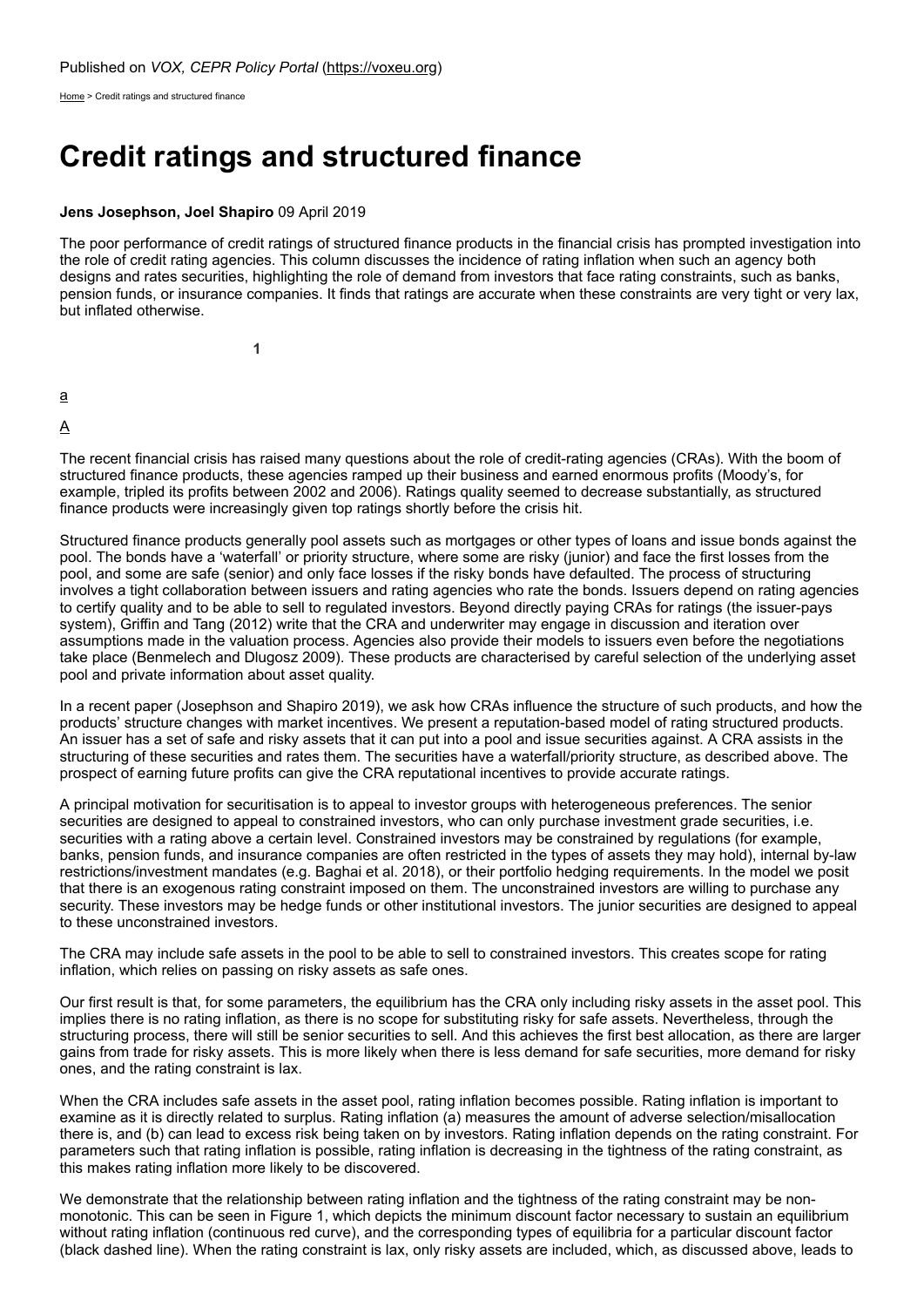no rating inflation. When the rating constraint is tight, there may not be any rating inflation due to a higher likelihood of being caught. Intermediate tightness of the rating constraint involves positive amounts of rating inflation. Interestingly, this indicates that new markets that don't have many constrained investors may not need to be heavily scrutinised by regulators as there will be little inflation. When structured finance products were first issued, they received little regulatory scrutiny and rating agencies were still refining their ratings models for these products. Cornaggia et al. (2017) offer suggestive evidence that there was little rating inflation before 2002. More advanced markets, however, deserve stricter scrutiny.





We also show that rating inflation is increasing in the wealth of unconstrained investors, as it allows more risky assets into the pool, decreasing the likelihood that inflation is discovered. Rating inflation is also increasing in the value of retaining safe assets, as this makes it more desirable to substitute risky for safe assets. Temporary increases in wealth or the demand for securities increase the incentive to inflate ratings to capture higher profits.

Finally, we provide two new motivations for the pooling of assets: (a) a mechanical reason of tailoring products for constrained investors; and (b) a novel explanation of the CRA balancing the informational advantage over investors with the need to maintain its reputation by choosing the right mix of safe and risky assets to include.

## **References**

Baghai, R, B Becker and S Pitschner (2018), "The Private Use of Credit Ratings: Evidence from Investment Mandates", working paper..

Benmelech, E and J Dlugosz (2009), "The alchemy of CDO credit ratings", *Journal of Monetary Economics* 56(5): 617- 634.

Cornaggia, J N, K J Cornaggia and J E Hund (2017), "Credit ratings across asset classes: A long-term perspective", *Review of Finance* 21(2): 465-509.

Griffin, J M and D Y Tang (2012), "Did subjectivity play a role in CDO credit ratings?", *The Journal of Finance* 67(4): 1293- 1328.

Josephson, J and J Shapiro (2019), "[Credit Ratings and Structured Finance](https://cepr.org/active/publications/discussion_papers/dp.php?dpno=13534) [1]", CEPR Discussion Paper 13534, also forthcoming in *Journal of Financial Intermediation*.

**1**

[a](https://voxeu.org/print/64042#)

 $\underline{A}$  $\underline{A}$  $\underline{A}$ 

**Topics:** [Financial markets](https://voxeu.org/content/topics/financial-markets) [2] [Financial regulation and banking](https://voxeu.org/content/topics/financial-regulation-and-banking) [3]

**Tags:** [credit rating agencies](https://voxeu.org/taxonomy/term/1353) [4], [CRAs](https://voxeu.org/taxonomy/term/9924) [5], [structured finance](https://voxeu.org/taxonomy/term/9925) [6], [securities](https://voxeu.org/taxonomy/term/339) [7]